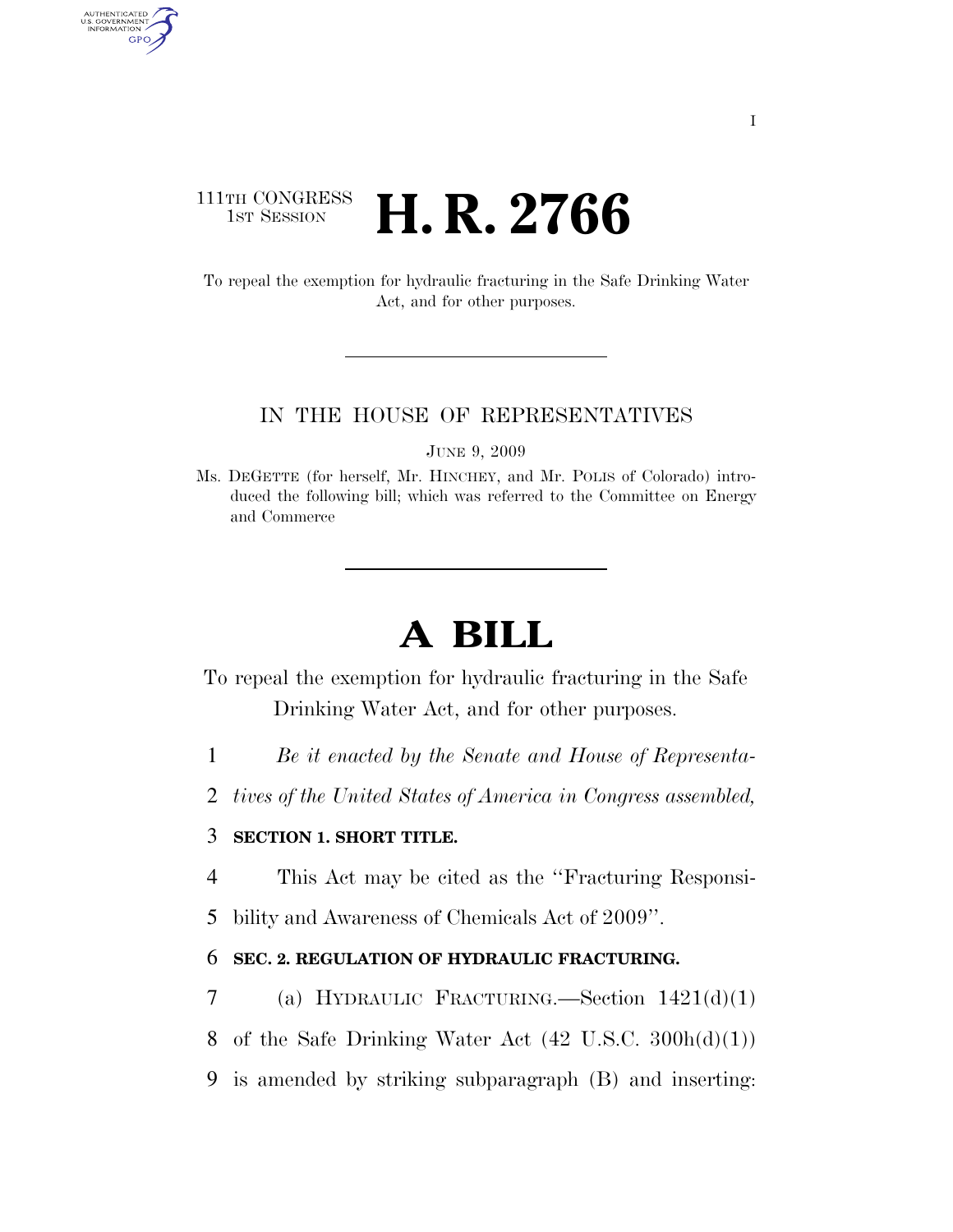| $\mathbf{1}$   | $\lq\lq$ (B) includes the underground injection of     |
|----------------|--------------------------------------------------------|
| $\mathfrak{2}$ | fluids or propping agents pursuant to hydraulic        |
| 3              | fracturing operations related to oil and gas pro-      |
| $\overline{4}$ | duction activities; but                                |
| 5              | $\cdot$ (C) excludes the underground injection of      |
| 6              | natural gas for purposes of storage.".                 |
| 7              | DISCLOSURE.—Section $1421(b)$ of the<br>(b)<br>Safe    |
| 8              | Drinking Water Act (42 U.S.C. 300h(b)) is amended as   |
| 9              | follows:                                               |
| 10             | $(1)$ In subparagraph $(C)$ of paragraph $(1)$ in-     |
| 11             | sert before the semicolon ", including a requirement   |
| 12             | that any person using hydraulic fracturing disclose    |
| 13             | to the State (or the Administrator if the Adminis-     |
| 14             | trator has primary enforcement responsibility in the   |
| 15             | State) the chemical constituents (but not the propri-  |
| 16             | etary chemical formulas) used in the fracturing        |
| 17             | process".                                              |
| 18             | (2) Add the following new paragraph at the end         |
| 19             | thereof:                                               |
| 20             | "(4) The State (or Administrator) shall make           |
| 21             | the disclosure of chemical constituents referred to in |
| 22             | subparagraph $(C)$ of paragraph $(1)$ available to the |
| 23             | public, including a posting of the information on an   |
| 24             | appropriate Internet website. In addition, whenever    |
| 25             | the State or the Administrator, or a treating physi-   |